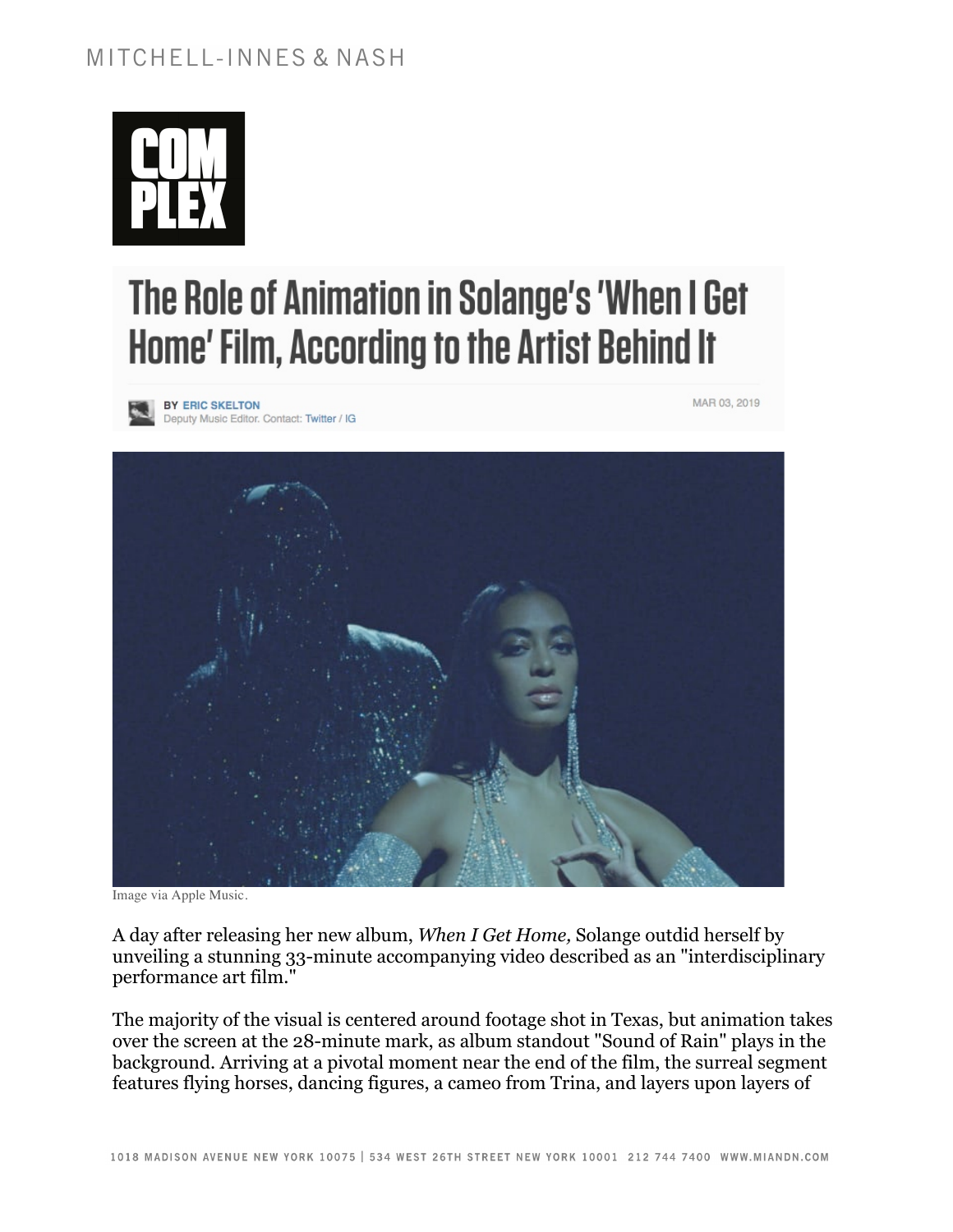symbolism. The scene is the work of New York City-based artist Jacolby Satterwhite, who animated, directed, and produced it under the guidance of Solange.

"I met up with Solange and we just talked about life and how we grew up," Satterwhite says. "We talked about where we're at with our conceptual stuff. I think it was more like a creative meeting, and I listened to the album [...] I'm very sensitive and a close listener, and I feel very aligned with her." He tells Complex his scene lives under the guise of Afrofuturism and says, "It's the end of the film, so in a way it's kind of like extrapolating yourself, or bringing yourself into an existential mode where you're more centered."

Jacolby Satterwhite spoke with us about the influence of Houston's Third Ward on the film, what it was like creating visuals for Pharrell's production, and how Trina made a cameo. The conversation, edited and condensed for clarify, is below.

#### **Can you share a little background information on yourself? What kinds of projects do you usually work on?**

I work in film and animation, mostly in the fine art world. I'm an interdisciplinary conceptual artist. Like, next week my film is showing at MoMA in the permanent collection section, and there are pieces at Whitechapel now. I usually do experimental film for installation in a museum. I think that's where my work first connected with Solange, actually.

## **Yeah, I was curious how you linked up with Solange for this?**

I've been doing small projects with Saint Heron for the past couple of years. I did a video installation for her creative collective Saint Heron at the Metropolitan Museum about three years ago. And just other miscellaneous stuff. Eventually she reached out to me to produce a film for this.

# **When she came to you for this, did she have a specific prompt in mind?**

I met up with Solange and we just talked about life and how we grew up. We talked about where we're at with our conceptual stuff. I think it was more like a creative meeting, and I listened to the album. And I went back home and animated it all fall and winter. It was pretty simple. I'm very sensitive and a close listener, and I feel very aligned with her. We're the same age and we're born in a similar region in America, so we have similar tastes. And so it felt like a divine synchronicity in a way. It kind of felt effortless conceptualizing where she was into my language around her music.

#### **Why do you think she wanted an animated component? What role do you think your section plays in the overall film?**

I believe that whenever you have something like surreal science fiction or animation clashing with live action, it speaks to an escapism. A lot of people liked a lot of my practice with Afrofuturism, which is a practice that involves going to outer space to avoid the politics of being on earth. It's a practice to avoid the politics of oppression and to disembody yourself into another place and really find home. It's kind of like a psychological space, a spiritual space, and a space of reconcile. It's the end of the film, so in a way it's kind of like extrapolating yourself, or bringing yourself into an existential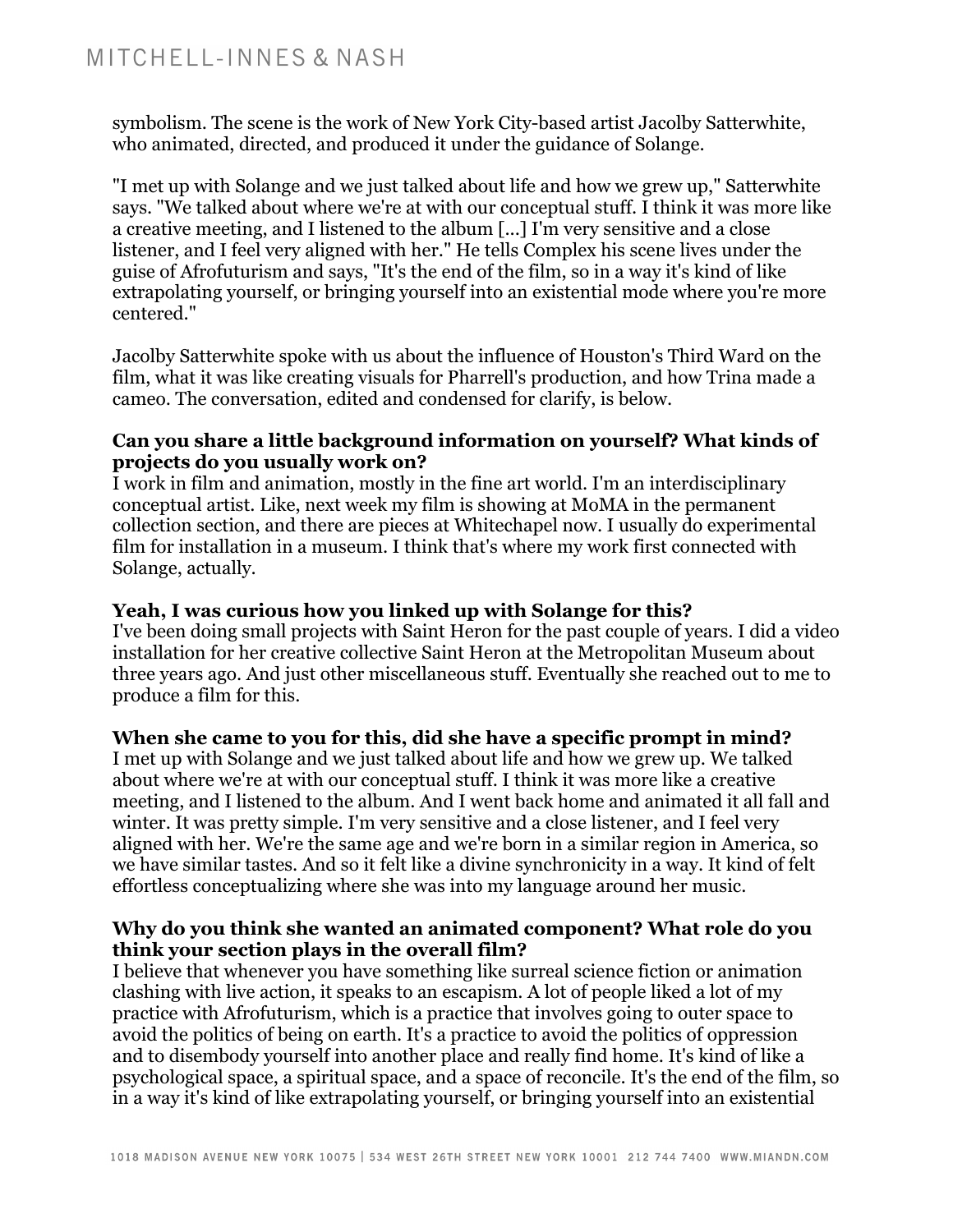mode where you're more centered. Sorry, I'm not very articulate about this stuff. But it lives under the guise of Afrofuturism. You know, like entering a futuristic unreal space as a form of escapism.

## **What was it like making visuals for a song like "Sound of Rain"?**

Well, I mean I kind of love Pharrell's production. Ever since I was a kid I've been an N\*E\*R\*D fan. It felt like a very natural, organic synesthesia. The sonic template really matches my palette, the way I work, and the kind of mood. And the lyrics, they're kind of defiant lyrics. They're kind of confident. I found it organic, and based on our conversations we had in Los Angeles, it was just a very smooth storyboarding process.

# **How did Trina end up making a cameo?**

I shot Trina years ago in Miami for another film that I made that I'm still kind of finishing, actually. It was kind of like serendipity that her footage really aligned with what I was trying to gain from the "Sound of Rain" project, even with her gesticulations in relationship to the lyrics. It was more like a really great abstract parallel. And with a lot of the references to Miami on the album, too, it was just really great conceptually to have her in it.

#### **The whole film was based around references to Texas, too. Was that something you focused on? Like, "Okay, I want this to feel like Texas"?** I projected Third Ward footage into the animation, and Solange really wanted Third Ward... I mean, that was her decision, that Third Ward would become highlighted. Originally, I did have Texas footage in it and then I changed it to something else. Obviously the black rodeo and the South and Texas were things that I definitely had in the animation archives to reference.

**Solange is credited as the lead director on this project, in addition to contributing directors like yourself. How closely did she work with you all?** I don't want to say too much... but Solange is a genius, so she had hundreds of images and she even had a palette. Her sensibility with materials is super uncanny. You either have it or you don't, where you really pay attention to details in the organic way that she does. She definitely had a vision. She definitely had a template. She definitely had a firm, grounded concept to extrapolate from. There was a consistent suite of motifs that all the directors knew about, and we just went from there. But I don't want to overstep my bounds and reveal too much about the project.

#### **Was there an overall feeling you were trying to convey with this video?**

I don't even know how I would articulate that but I would say there was. There was a kind of a noir moodiness. As a filmmaker I kind of live in this liminal space when it comes to what I want to achieve in an image. It's not like I have a concrete language around that idea, but there's definitely a web of image genres that I'm trying to encapsulate when I'm making something. But yeah, it was wonderful. I feel really grateful to be able to do this, because I love the history of the music video medium. Some of my favorite artists were Michel Gondry and Chris Cunningham and people like that when I was growing up. So it was really fun to finally play in the medium a bit.